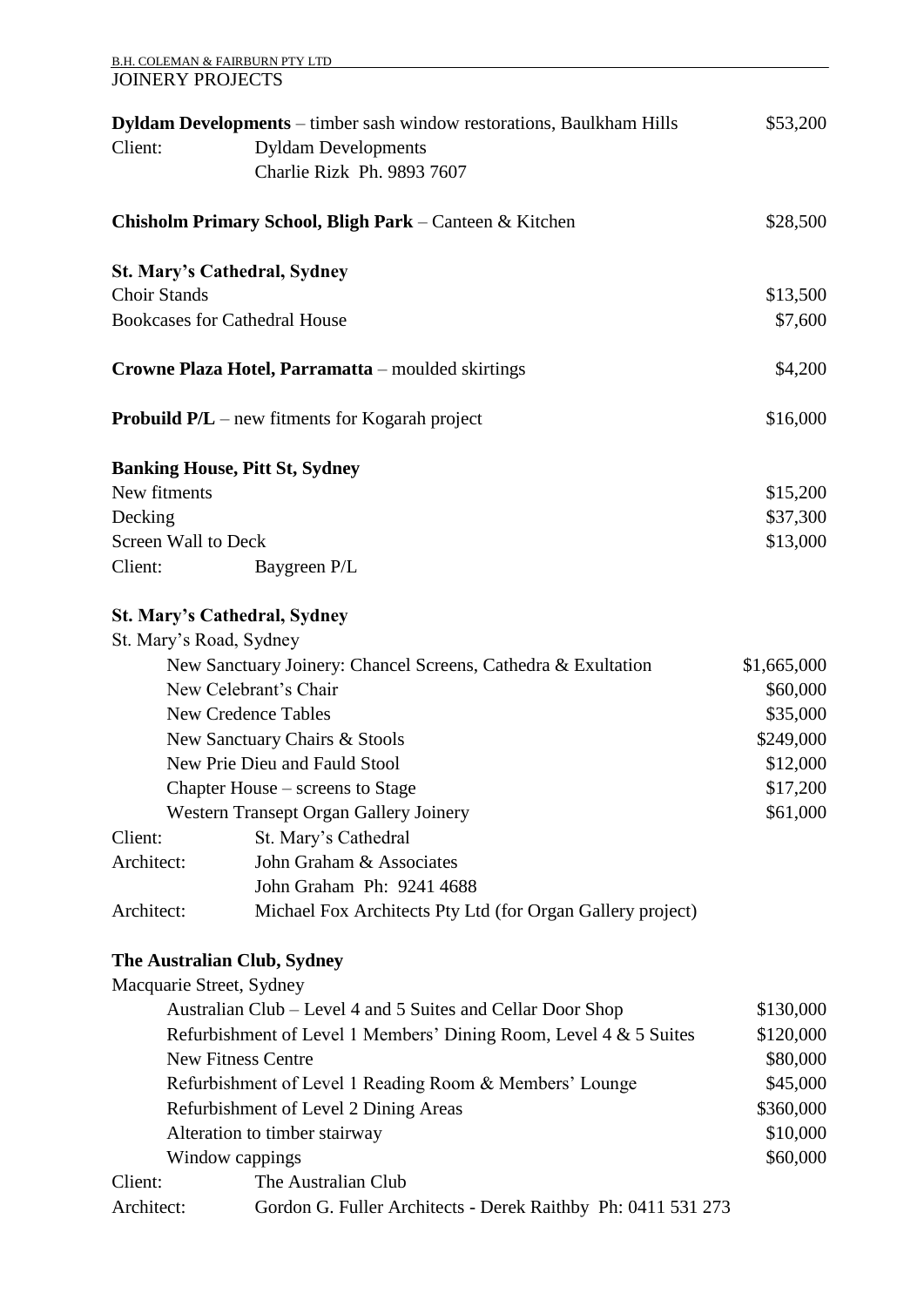| B.H. COLEMAN & FAIRBURN PTY LTD |  |
|---------------------------------|--|
| <b>JOINERY PROJECTS</b>         |  |

|                                        | St. Mary & Merkorious Coptic Orthodox Church, Concord<br>Special Panelled and Inlayed Doors | \$25,000  |
|----------------------------------------|---------------------------------------------------------------------------------------------|-----------|
|                                        | <b>Urban Art Projects, Surry Hills</b> - Reception Counter                                  | \$3,400   |
| Client:                                | St. Hilliers Contracting Pty Ltd                                                            |           |
|                                        | Timber doors and frames to match original details                                           | \$23,000  |
|                                        | <b>Manning House, Sydney University</b>                                                     |           |
| Client:                                | St. Hilliers Contracting Pty Ltd                                                            |           |
|                                        | Repairs & replacement of historic timber windows and doors                                  | \$105,900 |
| 110 Macquarie Street, Sydney           |                                                                                             |           |
| <b>The Mint Building</b>               |                                                                                             |           |
|                                        | Presbyterian Church, Epping - Refurbish Altar and Choir Stalls                              | \$10,000  |
| <b>Client: Richard Crookes Pty Ltd</b> |                                                                                             |           |
|                                        | New bar to Student Area & refurbishment of fireplace surrounds                              | \$75,000  |
|                                        | <b>Darlington Centre, Sydney University</b>                                                 |           |
|                                        | Vee Chin Ph: 9966 5566                                                                      |           |
| Architect:                             | Morrison Design Partnership                                                                 |           |
| Client:                                | <b>Uniting Care Australia</b>                                                               |           |
| 1-3 Glover Street, Lilyfield           |                                                                                             |           |
|                                        | Lilyfield Uniting Community Care, Lilyfield - New cupboards                                 | \$20,000  |
|                                        | <b>Residence, Bellevue Hill - Window Acoustic Re-glazing</b>                                | \$9,540   |
|                                        | Libby Bennett Ph: 8969 2100                                                                 |           |
| Client:                                | <b>Sydney harbour Federation Trust</b>                                                      |           |
|                                        | Refurbishment to Buildings 74, 80 and 81                                                    | \$145,000 |
|                                        | Refurbishment of historic timber windows and doors                                          | \$189,000 |
|                                        | <b>Cockatoo Island, Sydney Harbour</b>                                                      |           |
|                                        | Libby Bennett Ph: 8969 2100                                                                 |           |
| Client:                                | <b>Sydney Harbour Federation Trust</b>                                                      |           |
|                                        | Replacement of timber windows, doors and mouldings                                          | \$79,000  |
| Suakin Drive, Georges Heights          | <b>New Headquarters - Sydney Harbour Federation Trust</b>                                   |           |
|                                        |                                                                                             |           |
|                                        | Robertson & Hindmarsh Pty Ltd<br>Scott Robertson Ph: 9439 7779                              |           |
| 2a Manor Road, Hornsby<br>Architect:   |                                                                                             |           |
|                                        | Mt. Wilga Residence – Replacement of four historic fireplace surrounds                      | \$30,000  |
|                                        |                                                                                             |           |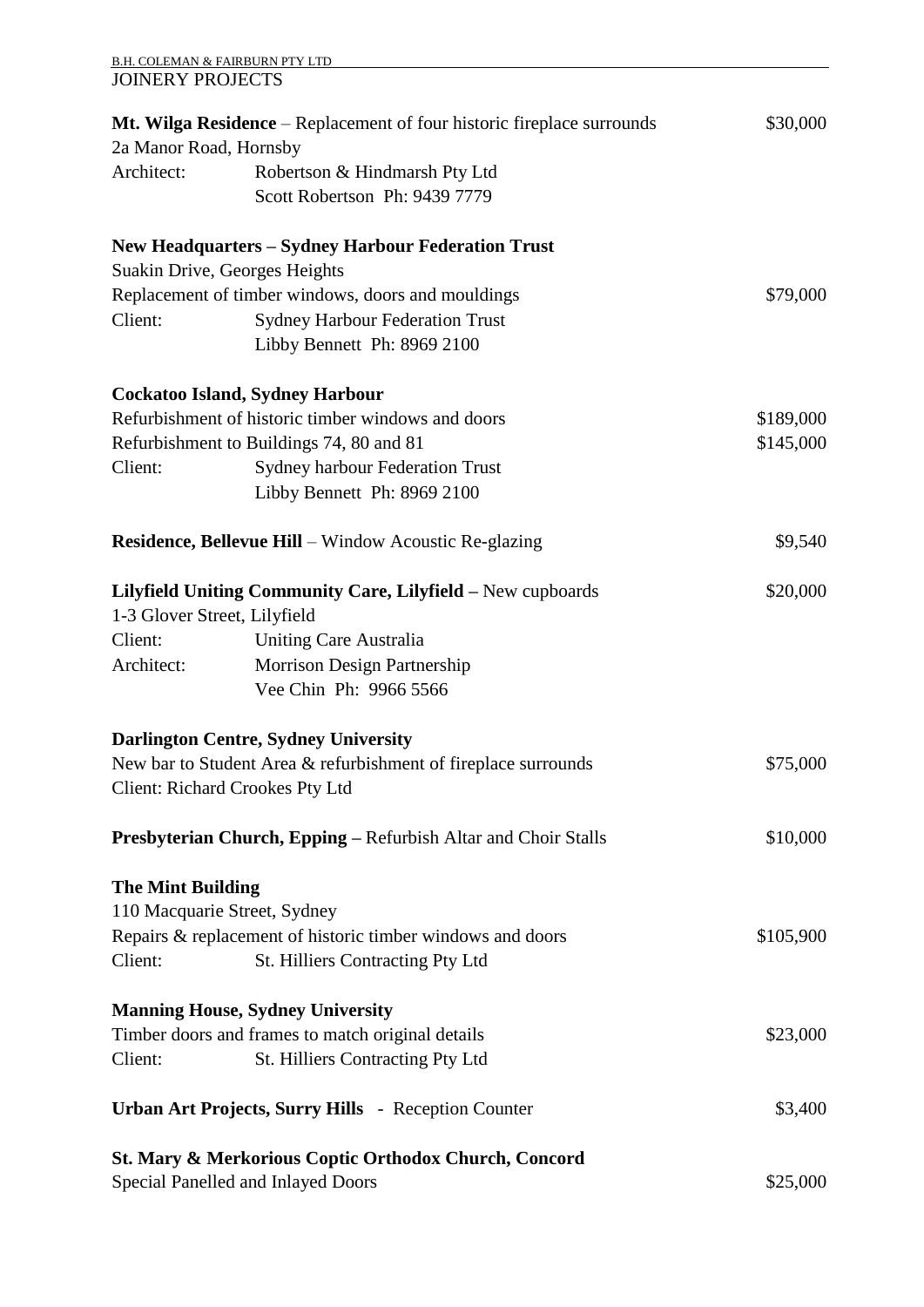| <b>B.H. COLEMAN &amp; FAIRBURN PTY LTD</b><br><b>JOINERY PROJECTS</b> |                                                                         |               |
|-----------------------------------------------------------------------|-------------------------------------------------------------------------|---------------|
|                                                                       | <b>Resmed Pty Ltd, North Ryde - Curved panelled walls</b>               | \$20,000      |
| Client:                                                               | Austin Australia Pty Ltd                                                |               |
|                                                                       | University of Technology, Sydney – Learning & Design Centre Joinery     | 14,000        |
|                                                                       | Women's College, University of Sydney – Additions                       | \$150,000     |
| Carillon Avenue, Newtown                                              |                                                                         |               |
| Architect:                                                            | Kenneth Reynolds Pty Ltd                                                |               |
|                                                                       | <b>Bakels, Lidcombe</b> – Interior fitout to offices                    | \$137,000     |
| Derby Street, Lidcombe                                                |                                                                         |               |
| Design:                                                               | Austin Australia Pty Ltd                                                |               |
|                                                                       | <b>Petersham TAFE</b> – Double glazing of windows in heritage building  | \$262,000     |
| Design:                                                               | Austin Australia Pty Ltd                                                |               |
|                                                                       | Lions Club, North Sydney - Wall showcases                               | \$<br>2,000   |
| Design:                                                               | Gordon Fuller & Associates Architects Ph: 9487 4055                     |               |
|                                                                       | City Duty Free Shop, Parramatta – Display cabinets                      | \$<br>35,000  |
| Client:                                                               | James Richardson Pty Ltd                                                |               |
|                                                                       | Victoria Barracks, Paddington - Historic window restoration             | \$<br>84,000  |
| Design:                                                               | Department of Defence - Facilities & Property Service                   |               |
| <b>Accor Hotel Fitouts</b>                                            |                                                                         |               |
|                                                                       | Ibis Hotel, Pennant Hills Rd, Thornleigh - restaurant fitout            | \$<br>91,000  |
|                                                                       | Formule 1 Motel, Namazu, Japan – supply of bedroom joinery              | \$<br>35,000  |
|                                                                       | Formule 1 Motel, Melborune Airport – supply of bedroom joinery          | \$<br>30,000  |
|                                                                       | Formule 1 Motel, Tokyo, Japan – supply of bedroom joinery               | \$<br>37,000  |
|                                                                       | Formule 1 Motel, Brisbane Airport – supply of bedroom joinery           | \$<br>37,000  |
|                                                                       | Formule 1 Motel, Casula – supply of bedroom joinery                     | \$<br>40,000  |
|                                                                       | Ibis Hotel, Sydney Airport – restaurant fitout, fire doors, store rooms | \$<br>224,000 |
|                                                                       | Formule 1 Motel, Wallsend – fitout guestrooms, office, stores           | \$<br>56,000  |
|                                                                       | Formule 1 Motel, Canberra - fitout guestrooms, office, stores           | \$<br>55,000  |
|                                                                       | Formule 1 Motel, Fawkner Victoria                                       | \$<br>400,000 |
|                                                                       | Formule 1 Motel, Wentworthville                                         | \$<br>299,000 |
|                                                                       | Formule 1 Motel, St. Peters                                             | \$<br>210,000 |
|                                                                       | Formule 1 Motel, Enfield                                                | \$<br>176,000 |
|                                                                       | Formule 1 Motel, Campbelltown – fitout guestrooms, office, stores       | \$<br>77,500  |
| Design:                                                               | Austin Australia                                                        |               |
| Client:                                                               | Accor Asia Pacific Pty Ltd                                              |               |
|                                                                       | <b>NCR Building, North Sydney - Reception Desk</b>                      | \$<br>9,000   |
| Design:                                                               | McNamara Soder Associates Architects                                    |               |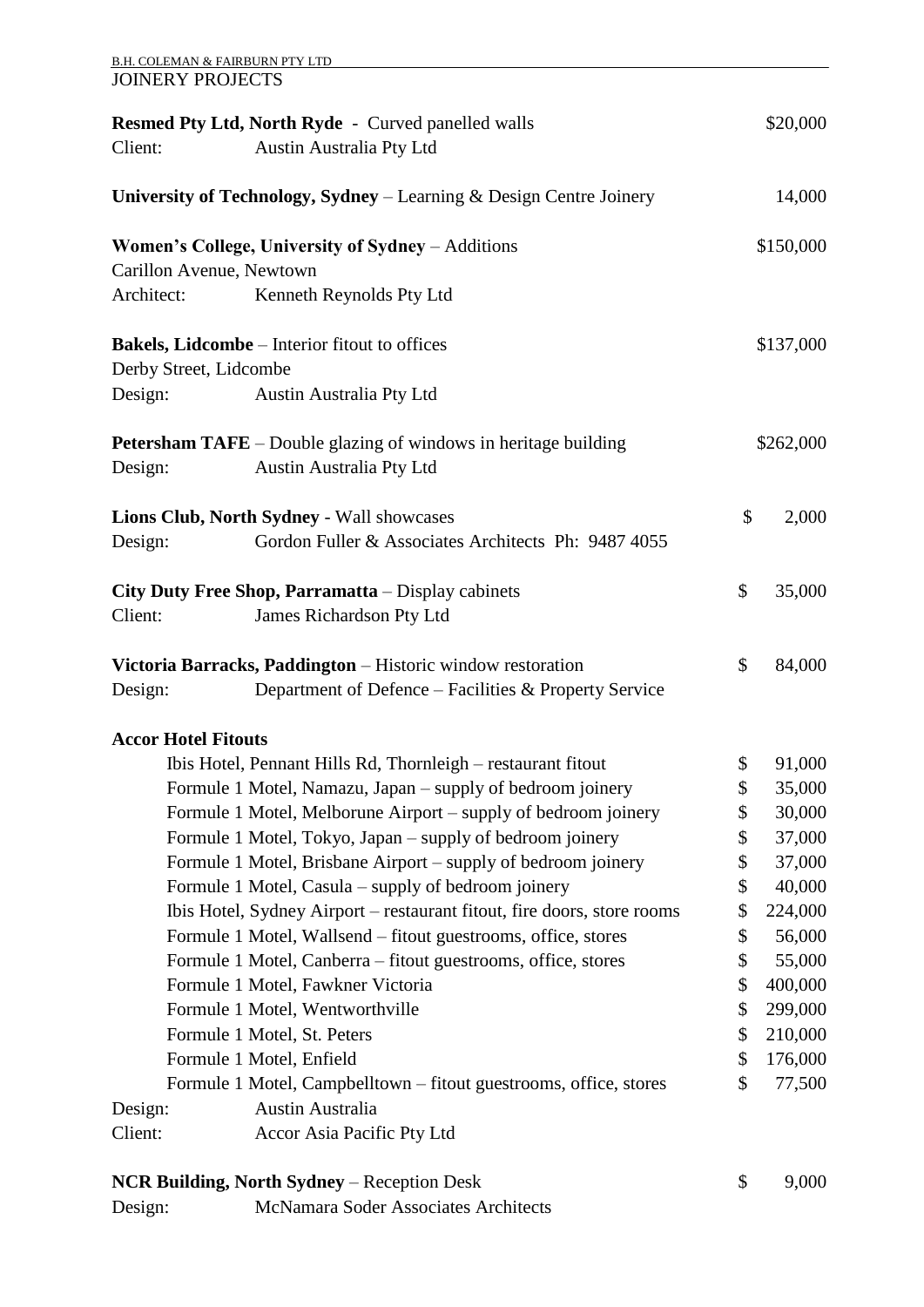|                                      | <b>B.H. COLEMAN &amp; FAIRBURN PTY LTD</b>                                          |              |
|--------------------------------------|-------------------------------------------------------------------------------------|--------------|
| <b>JOINERY PROJECTS</b>              |                                                                                     |              |
|                                      | <b>Optus Global Television Studios, North Ryde - Reception Desk</b>                 | \$<br>9,000  |
| Design:                              | Woodhead Firth Less, Architecture & Interior Design                                 |              |
|                                      | Victoria Barracks, Paddington – Restoration of 1877 16-pounder gun                  | \$<br>9,600  |
| Client:                              | Department of Defence                                                               |              |
|                                      | Rick Shapter Ph: 9339 3571                                                          |              |
|                                      | <b>Undercroft Level - Macquarie Centre, North Ryde</b> – Planter boxes $\&$ seating | \$<br>34,000 |
| Design:                              | Roger J. Thrum & Associates Architects Ph: 9262 4455                                |              |
|                                      | Goodman Fielder, Summer Hill - Reception Counter                                    | \$<br>7,000  |
| Smith Street, Summer Hill            |                                                                                     |              |
| Design:                              | Buckland, Druce & Reith Pty Ltd - Architects                                        |              |
|                                      | Wentworth Falls TAFE, Wentworth Falls - Office, library, bar & cafeteria            | \$<br>28,000 |
|                                      | <b>Office &amp; Apartment, Mosman</b> – Fitout                                      | \$<br>19,000 |
| Design:                              | Michael Ewart & Associates Pty Ltd                                                  |              |
|                                      | Van Veen Bros. Pty Ltd, Baulkham Hills                                              |              |
|                                      | Learning & Design Centre Joinery                                                    | \$<br>14,000 |
|                                      | <b>Acoustic Doors for Fox Studios</b>                                               | \$<br>17,143 |
| <b>Jarrah Seats</b>                  |                                                                                     | \$<br>3,850  |
|                                      | <b>2UE Acoustic Doors</b>                                                           | \$<br>33,000 |
| <b>Quest Joinery</b>                 |                                                                                     | \$<br>3,690  |
|                                      | Gerald Van Veen Ph: 9680 3143                                                       |              |
|                                      | Top Gear Pty Ltd, Silverwater - Assembly Benches & Display Case                     | \$<br>3,350  |
|                                      | <b>Epping Masonic Centre, Epping - Storage Cupboard</b>                             | \$<br>1,175  |
|                                      | Weekes Residence, Longueville – Timber Stairway                                     | \$<br>4,460  |
|                                      | <b>Probuild Pty Ltd, Seven Hills</b>                                                |              |
| W.R.C. Gate                          |                                                                                     | \$<br>1,075  |
|                                      | Warringah Mall                                                                      | \$<br>12,300 |
|                                      | Stair treads & risers                                                               | \$<br>1,600  |
| Point Piper                          |                                                                                     | \$<br>350    |
|                                      | Reception Joinery                                                                   | \$<br>12,000 |
| James Horne Ph: 9690 1960            |                                                                                     |              |
| <b>St. Hilliers Pty Ltd., Sydney</b> |                                                                                     |              |
|                                      | Manning House Joinery, Sydney University                                            | \$<br>23,000 |
|                                      | Cockatoo Island – Supply profiled material                                          | \$<br>3,410  |
|                                      | St. John College, Camperdown - Dining Alcoves                                       | \$<br>13,515 |